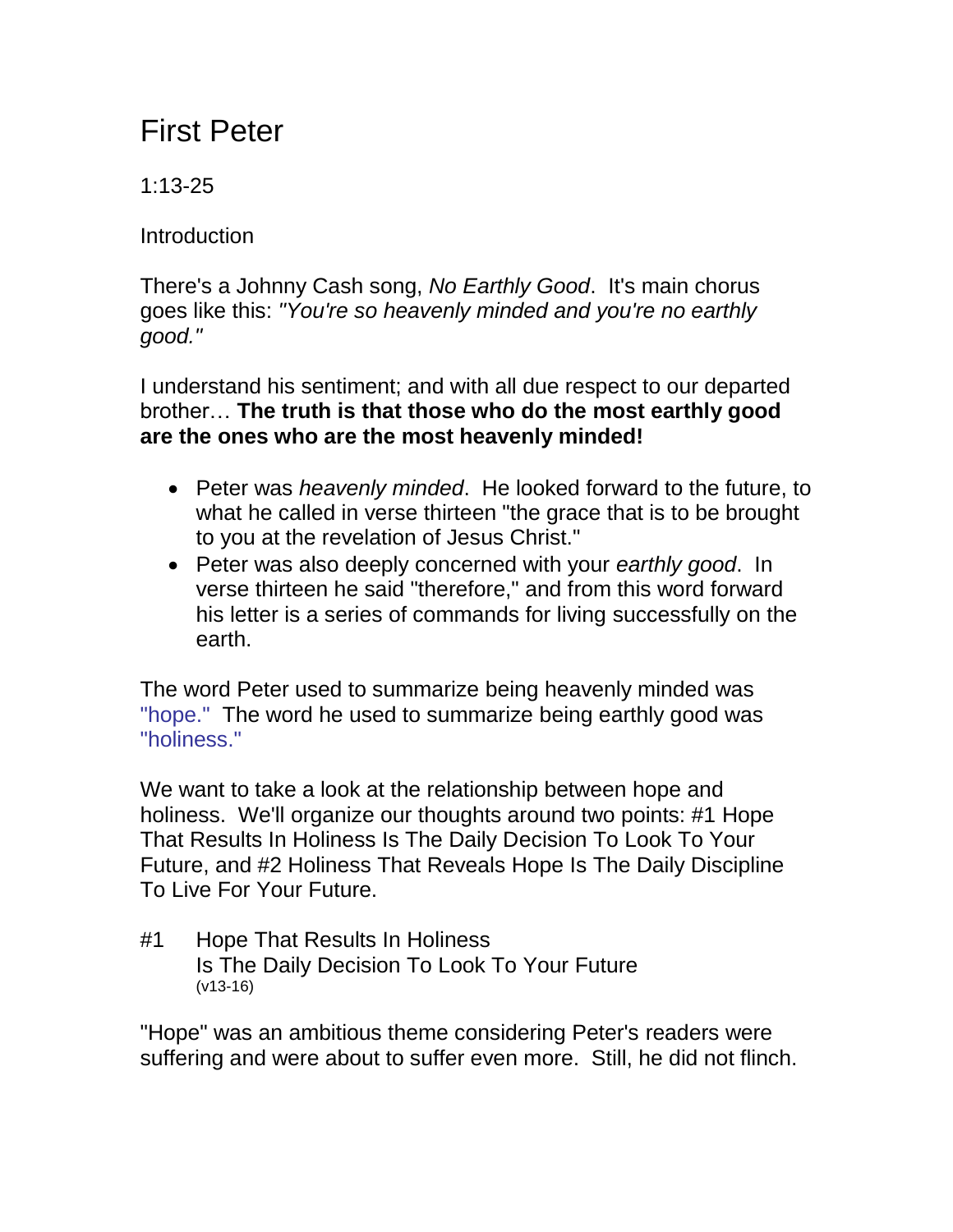Look to your future and you will be hopeful that God, Who has begun His work of salvation in you, will complete it when you see Jesus.

You don't automatically look to your future in heaven. Things of earth have a tendency to crowd out thoughts of heaven. Your mind and its thoughts need to be directed to the future. Peter described three states of mind you must maintain: *activity*, *alertness*, and *acuity*. All of them are in verse thirteen:

1 Peter 1:13 Therefore gird up the loins of your mind, be sober, and rest *your* hope fully upon the grace that is to be brought to you at the revelation of Jesus Christ;

"Therefore" looks back at what Peter said in the opening verses. He said your salvation is being kept in heaven for you; and that you are being kept by God to definitely get there.

"Gird up the loins" is a custom we are not immediately familiar with. In the culture of the first century men wore long, flowing garments. If you were going to walk fast, run, or work, you would need to pull-up your garments between your legs and then wrap and tie them around your waist to keep you from tripping over them. "Gird up the loins of your **mind**" means you should understand that your mind must always be active. You can't let your mind wander or walk around on its own; you must understand your thoughts need to be pulled-up so you can make progress.

Then he said "be sober." While he certainly had in mind that you would not get drunk or be under the influence of other substances, the broader meaning is to not become intoxicated with anything out in the world. Instead you should remain alert.

Then he said "rest your hope fully…" "Rest" can be translated *set*. It's a word describing what you set, or focus, your mind to think about. You should practice mental acuity, with "acuity" meaning *the ability to resolve fine detail*. Set your mind to resolving the fine details of your future in heaven.

While we're mentioning songs… Billy Joel wrote *New York State of Mind*. In it he describes the feeling of being in New York City - the life and energy of the city. **Well, you and I need to be in a New**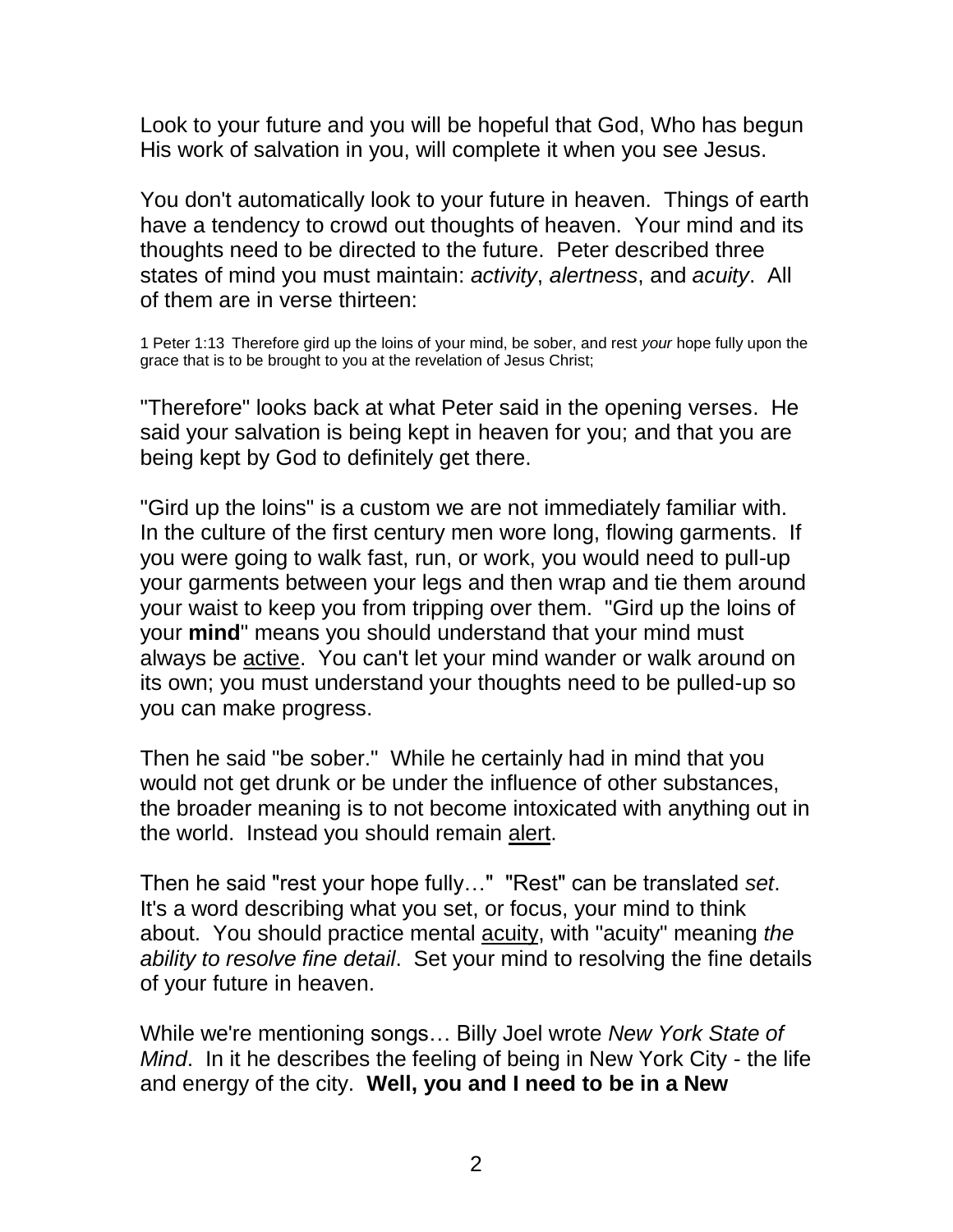**Jerusalem state-of-mind!** That's our city; that's where we're headed. Peter summarized heaven saying,

…the grace that is to be brought to you at the revelation of Jesus Christ;

"Grace" is the further and final storehouse of spiritual blessings being kept on reserve in heaven for believers. They will be "brought" to you when Jesus is fully revealed. They will be brought to you when you see Jesus face-to-face.

Peter has not said exactly how you are able to practice this mind control over yourself. He hasn't given you any formula or steps. *And he won't!* Instead he said,

1 Peter 1:14 as obedient children, not conforming yourselves to the former lusts, *as* in your ignorance;

This is a simple comparison and contrast. "Your ignorance" is not an intellectual slam. It is a description of your life before you were saved. You were **ignorant of God** - of His Word, and His will, and His ways. You were subject to your "lusts." These are the fleshly desires and drives which ruled your life, always seeking to be indulged.

Then you get saved! Once you trust Jesus Christ for eternal life you become "children." In context this means you receive a new nature a divine nature - as God is now your Father. Your spirit is made alive and the Holy Spirit comes to reside within you. Your old fleshly lusts remain as long as you remain on earth in your physical body; but now you have this powerful new nature within you by which you are enabled and empowered to practice the mind control Peter has been discussing. God gives you victory over your lusts and you no longer need to "conform yourself" to your former way of life.

In verses fifteen and sixteen Peter described the key characteristic of the new nature you receive as a Christian by using the word "holy":

<sup>1</sup> Peter 1:15 but as He who called you *is* holy, you also be holy in all *your* conduct,

<sup>1</sup> Peter 1:16 because it is written, *"Be holy, for I am holy."*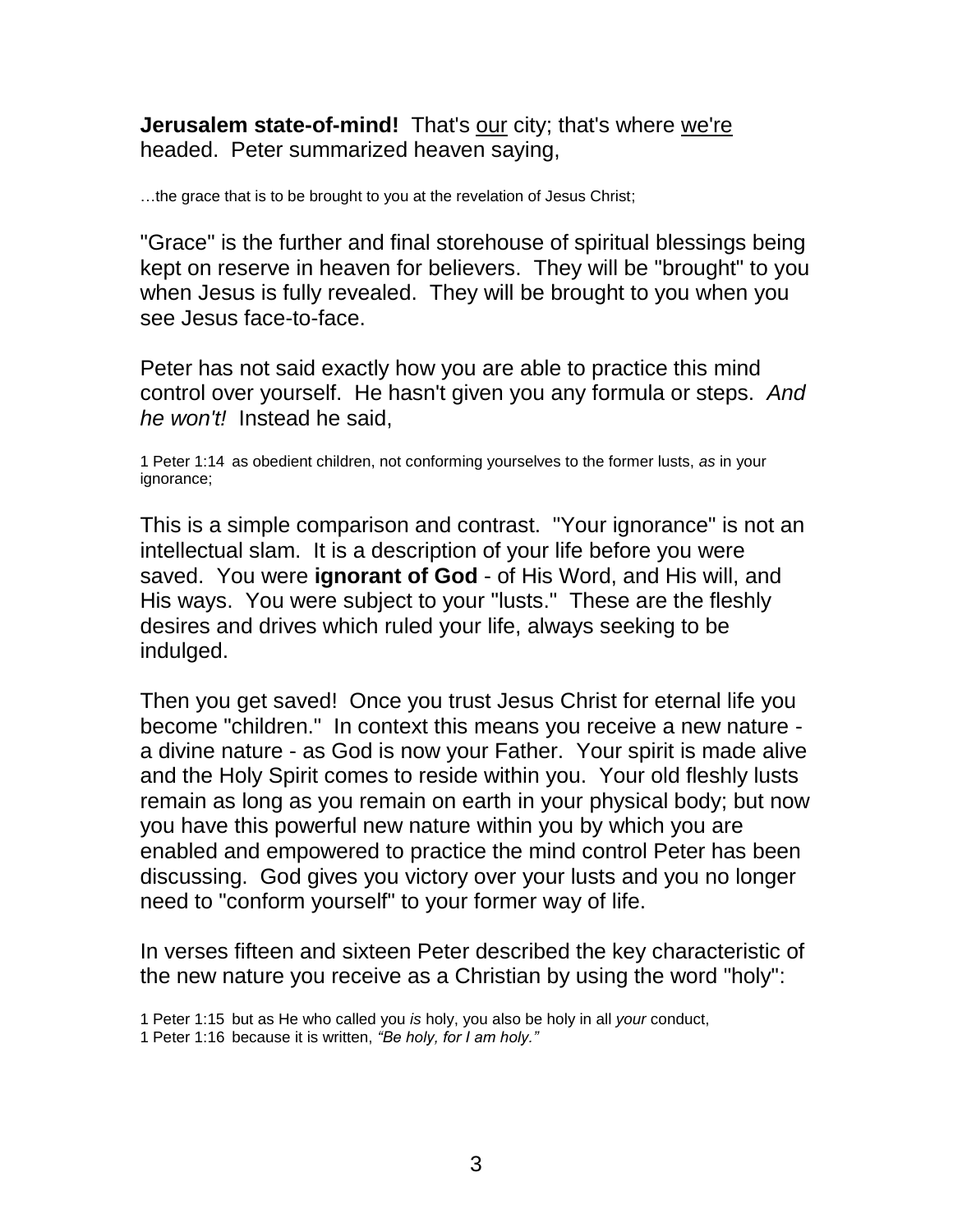Instead of conforming to your old, fleshly lusts, you are to be "holy in all your conduct." The root word for "holy" is to be *different*. Peter used it to emphasize that you will act according to your new nature; you will act and conduct yourself differently because you are a child of God.

It's very simple, really, what Peter was saying. Before you were saved you had no choice but to follow and indulge your fleshly lusts. Now that you are spiritually alive you are enabled by God to follow His Word, His will, and His ways. You are God's child; like any child, you've inherited the nature of your parent and act accordingly.

Holiness is not automatic; you still have your flesh to contend with. But in order to even pursue holiness you must daily decide to look to your future. As a child of God you have been set free from the ignorance that leads you to indulge your lusts. You no longer live for this temporary, passing world. You have a New Jerusalem state-ofmind that affects everything you say and do.

We don't think about the future enough. We concentrate on the present and load-up on Christian self-help books and seminars. If you really want to see a change in your life, make a daily decision to look to your future.

#2 Holiness That Reveals Hope Is The Daily Discipline To Live For Your Future (v17-25)

I like Peter's simplicity. He reduces the Christian life to one word: Holy. God is holy and you *can* and *should* imitate His holiness. You do it by daily disciplining yourself to **live** for your future. As we've just seen and said, and as you know all too well from personal experience, your "former lusts" are still present within you. They will be with you until you leave this physical body behind - either through death or the Rapture. You are now able to obey God but must discipline yourself to do so.

Peter suggests at least four daily disciplines that can be summarized by four words: *call*, *consider*, *congregate,* and *concentrate*.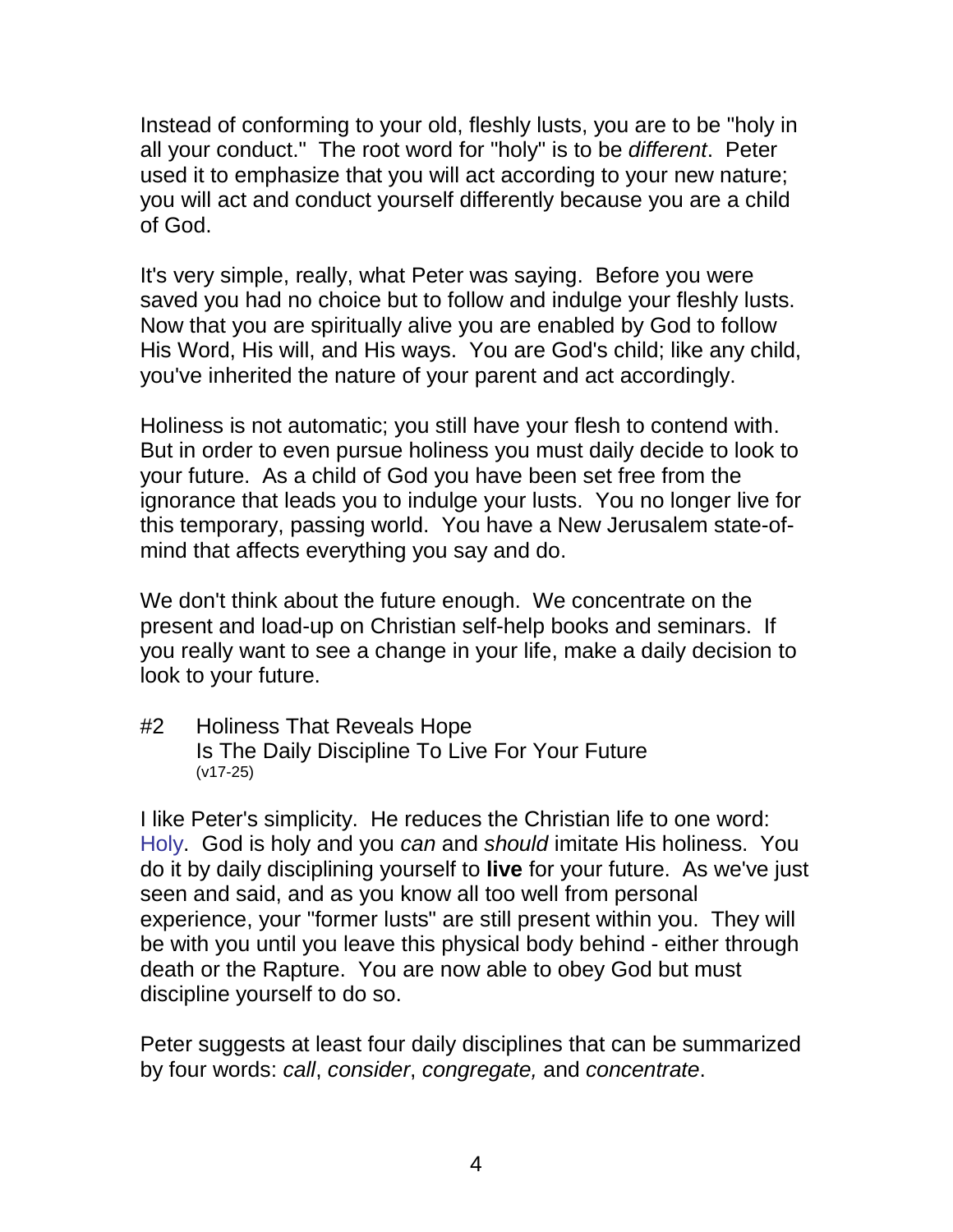In verse seventeen your discipline is to "call on the Father":

1 Peter 1:17 And if you call on the Father, who without partiality judges according to each one's work, conduct yourselves throughout the time of your stay *here* in fear;

The word "call" means to constantly approach your Father for help. We might use the word "pray." Prayer, however, can be seen as more of a duty than a discipline. We speak long, eloquent prayers that are more for others to hear than for God; we preach in our prayers! So Peter used "call" to remind you of the personal aspect of keeping in constant communication with your Father for the help you'll need.

Your heavenly Father "without partiality judges according to each one's work." This is *not* the future judgment in which you will (hopefully!) receive rewards. This is an ongoing, daily evaluation by God. Knowing He's with you, you want to "conduct yourselves throughout the time of your stay here" on the earth "in fear." This is not so much the fear of discipline as it is the fear of disappointing. You want your Father to be proud of you.

In verses eighteen through twenty-one your discipline is to consider:

1 Peter 1:18 knowing that you were not redeemed with corruptible things, *like* silver or gold, from your aimless conduct *received* by tradition from your fathers,

1 Peter 1:19 but with the precious blood of Christ, as of a lamb without blemish and without spot.

"Knowing" can mean *consider*. You are to consider - to give careful thought, to remember, to weigh in your mind. What are you to consider? That you have been "redeemed… with the precious blood of Christ…" You are to daily remember the Cross of Jesus Christ upon which He died that you might live forever! Your salvation was freely given, but that doesn't mean it was cheap. It was costly. It cost the Son of God, your Savior, His "blood" - a substance more precious than anything that exists anywhere else in the universe. By it alone can a man be saved from Hell and fit for heaven. It's value is such that "whosoever" in the whole human race who calls upon the Lord can be saved.

Jesus was the "lamb without blemish and without spot." In those few words Peter summarized the entire sacrificial system of the Old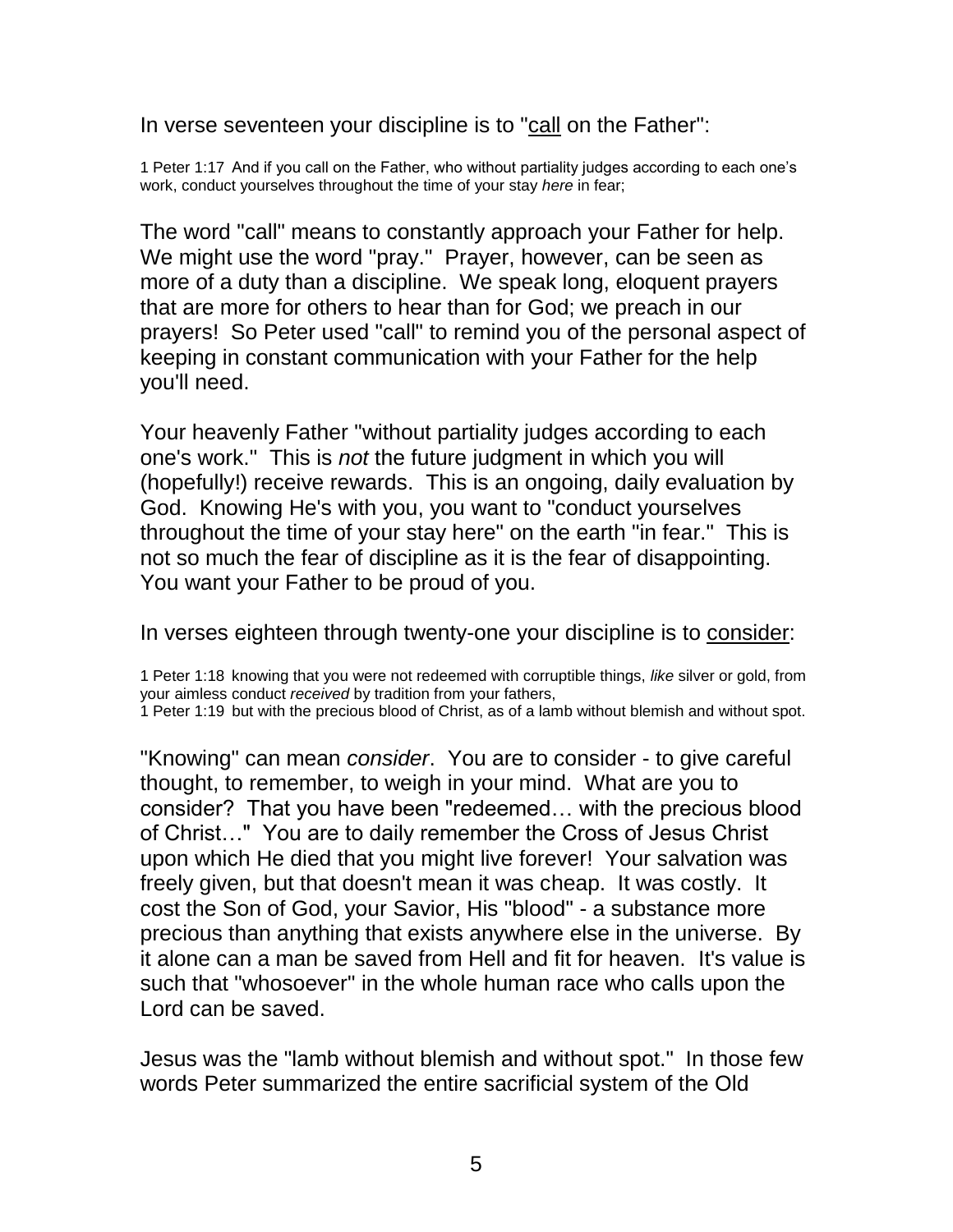Testament - from the sacrifice in the Garden of Eden forward until John the Baptist identified Jesus as God's full, final, and complete sacrifice and substitute, saying, "Behold, the Lamb of God Who takes away the sin of the world."

(While we're on the subject of considering Christ and His sacrifice let me invite you to share communion with us tonight).

The practical, daily benefit of considering your redemption by the blood of Jesus is in verses twenty and twenty-one:

1 Peter 1:20 He indeed was foreordained before the foundation of the world, but was manifest in these last times for you

1 Peter 1:21 who through Him believe in God, who raised Him from the dead and gave Him glory, so that your faith and hope are in God.

Theses verses span eternity. "Before the foundation of the world," in eternity past, God the Father, God the Son, and God the Holy Spirit had "foreordained" their plan to save you. It was to send Jesus, Who was and is God, as a man so He could die as your Substitute and Savior. Jesus is now "raised from the dead" and has been given "glory." This looks to eternity future when God will finish all things He has promised.

Inbetween eternity past and eternity future is where we live - "in these last times." As we consider all this, "through [Jesus] [we] believe in God." The word for believe is to have *confidence*. The daily discipline of considering your salvation and how it spans eternity gives you confidence in God to live a holy life by putting "your faith and hope… in God."

In verses twenty-two and twenty-three your daily discipline is to congregate:

1 Peter 1:22 Since you have purified your souls in obeying the truth through the Spirit in sincere love of the brethren, love one another fervently with a pure heart, 1 Peter 1:23 having been born again, not of corruptible seed but incorruptible, through the word of God which lives and abides forever,

The whole opening phrase of verse twenty-two, up to the word "Spirit," means the same thing as "having been born-again." The moment you were born-again you were given "a sincere love of the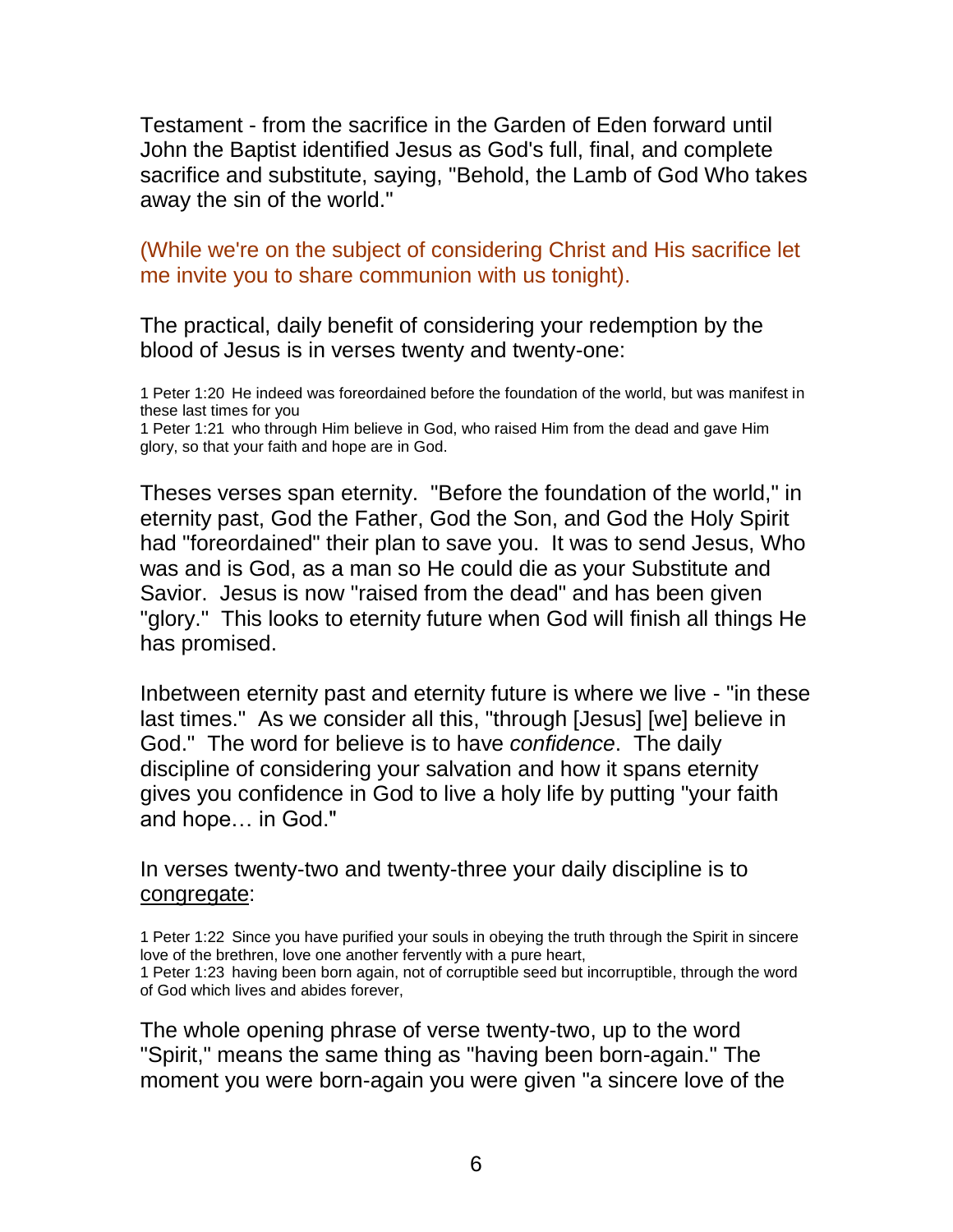brethren." You became a child of God. He's your Father and other believers are your brothers and sisters.

You must also "love one another fervently with a pure heart." You must continue to love them. Your love for them must grow in practical self-sacrifice.

Peter used two different Greek words for love. The first word he used was *phileo*, which is an affectionate love, a brotherly (or sisterly) love. The second word was *agape*. Agape is not related at all to feelings of affection; it is a decision to sacrifice for others. You discipline yourself to agape others.

Peter said you were "born-again, not of corruptible seed but incorruptible, through the Word of God which lives and abides forever." This is to say that you will share eternal relationship and fellowship with your brothers and sisters. One commentator paraphrases it, saying, "Love one another, for you have all been born-again into a fellowship of God's people which will last forever."

You're going to need to congregate with other believers in order to practice this daily discipline. You can phileo Christians in general; but in order to agape them, you must be around them, be with them.

In verses twenty-four and twenty-five your daily discipline is to concentrate:

1 Peter 1:24 because *"All flesh is as grass,* a*nd all the glory of man as the flower of the grass. The grass withers,* a*nd its flower falls away,*

The world around you is temporary; it is compared to "grass" that withers and dies. God's Word is permanent. It's only reasonable, therefore, to prefer God's Word to this world.

You should concentrate on God's Word. In his next letter Peter will tell you that in God's Word you find **everything** you need to live on this temporary planet and to advance in your walk with God.

<sup>1</sup> Peter 1:25 *But the word of the LORD endures forever."* Now this is the word which by the gospel was preached to you.